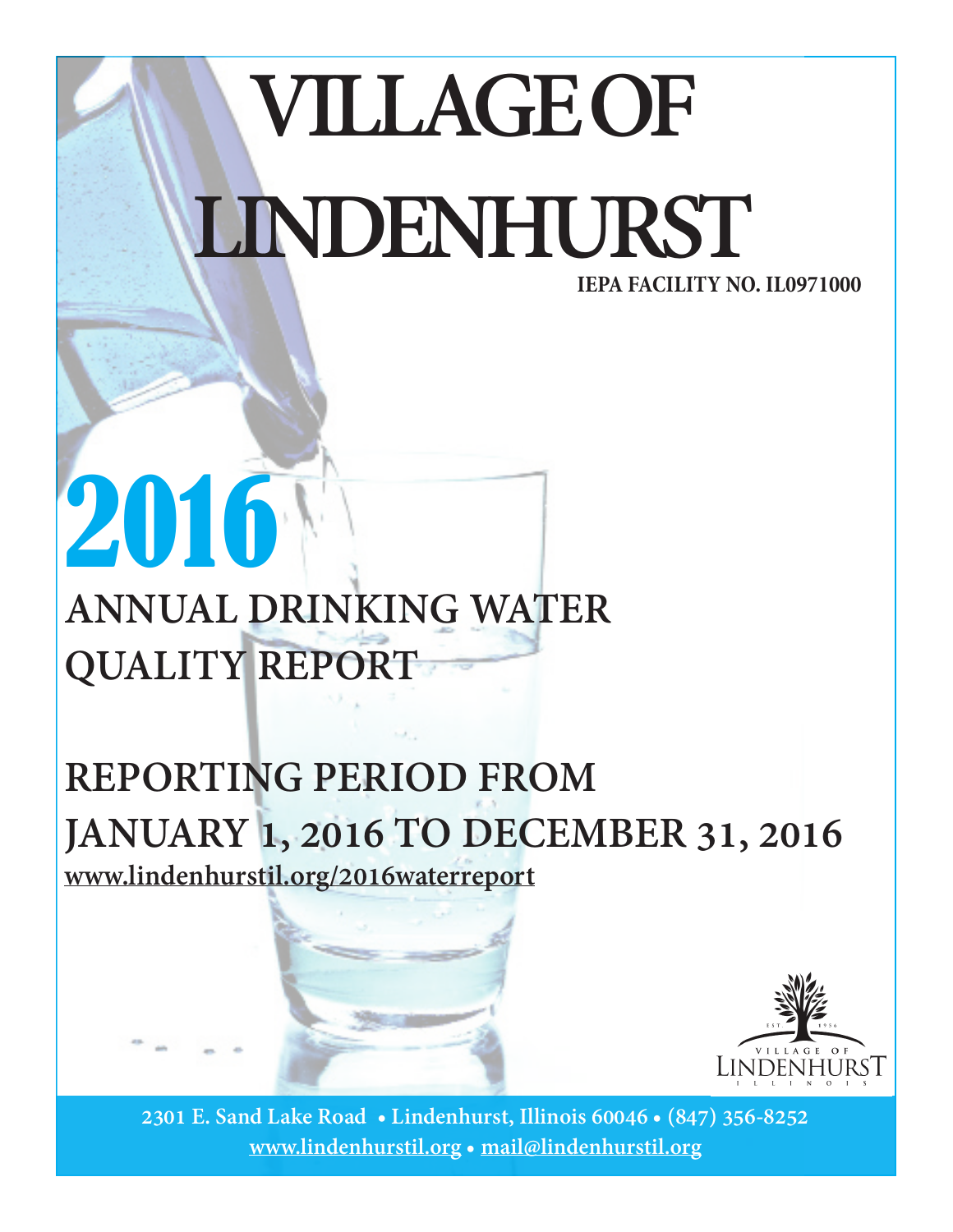This report is intended to provide you with important information about your drinking water and the efforts made by the Village of Lindenhurst to provide safe drinking water. The source of drinking water used by the Village of Lindenhurst is Groundwater. For more information regarding this report contact Ms. Lynne Timmerman at 847-356-8252. Este informe contiene informacion muy importante sobre el agua que usted bebe. Traduzcalo o hable con alguien que lo entienda bien.

This year, as in years past, your tap water met all United States Environmental Protection Agency (USEPA) and Illinois Environmental Protection Agency (IEPA) drinking water health standards. We vigilantly monitor our groundwater supply and are able to report that the water department had no violation of a contaminant level or of any water quality standard in the previous year. This report summarizes the quality of water that we provided last year, including details about where your water comes from, what it contains, and how it compares to standards set by regulatory agencies.

#### **Source of Drinking Water**

The sources of drinking water (both tap water and bottled water) include rivers, lakes, streams, ponds, reservoirs, springs, and wells. As water travels over the surface of the land or through the ground, it dissolves naturally-occurring minerals and, in some cases, radioactive material, and can pickup substances resulting from the presence of animals or from human activity.

Contaminants that may be present in source water include: Microbial contaminants, such as viruses and bacteria, which may come from sewage treatment plants, septic systems, agricultural livestock operations and wildlife. Inorganic contaminants, such as salts and metals, which can be naturally occurring or result from urban storm water runoff, industrial, or domestic wastewater discharges, oil and gas production, mining, or farming. Pesticides and herbicides, which may come from a variety of sources such as agriculture, urban storm water runoff, and residential uses. Organic chemical contaminants, including synthetic and volatile organic chemicals, which are by-products of industrial processes and petroleum production, and can also come from gas stations, urban storm water runoff, and septic systems. Radioactive contaminants, which can be naturally-occurring or be the result of oil and gas production and mining activities.

Drinking water, including bottled water, may reasonably be expected to contain at least small amounts of some contaminants. The presence of contaminants does not necessarily indicate that water poses a health risk. More information about contaminants and potential health effects can be obtained by calling the EPA's Safe Drinking Water Hotline at (1-800-426-4791).

In order to ensure that tap water is safe to drink, EPA prescribes regulations which limit the amount of certain contaminants in water provided by public water systems. FDA regulations establish limits for contaminants in bottled water which must provide the same protection for public health.

Some people may be more vulnerable to contaminants in drinking water than the general population. Immuno-compromised persons such as persons with cancer undergoing chemotherapy, persons who have undergone organ transplants, people with HIV/AIDS or other immune system disorders, some elderly and infants can be particularly at risk from infections. These people should seek advice about drinking water from their health care providers. EPA/CDC guidelines on appropriate means to lessen the risk of infection by Cryptosporidium and other microbial contaminants are available from the Safe Drinking Water Hotline (1-800-426-4791).

If present, elevated levels of lead can cause serious health problems, especially for pregnant women and young children. Lead in drinking water is primarily from materials and components associated with service lines and home plumbing. The Village of Lindenhurst cannot control the variety of materials used in plumbing components. When your water has been sitting for several hours, you can minimize the potential for lead exposure by flushing your tap for 30 seconds to 2 minutes before using water for drinking and cooking. If you are concerned about lead in your water, you may wish to have your water tested. Information on lead in drinking water, testing methods, and steps you can take to minimize exposure is available from the Safe Drinking Water Hotline or at http://www.epa.gov/safewater/lead.

#### **Source Water Assessment**

We want our valued customers to be informed about their water quality. If you would like to learn more, please feel welcome to contact the Village Hall or attend a regularly scheduled Village Board Meeting (2nd & 4th Mondays each month at 7:00 p.m. at the Village Hall) for additional information or concerns that you may have. The source water assessment for our supply has been completed by the Illinois Environmental Protection Agency. If you would like a copy of this information, please stop by the Village Hall or contact us at 847-356-8252.

To view a summary version of the completed Source Water Assessments, including: Importance of Source Water; Susceptibility to Contamination Determination; and documentation/recommendation of Source Water Protection Efforts, you may access the Illinois Environmental Protection Agency website at http://www.epa.state.il.us/cgi-bin/wp/swap-fact-sheets.pl.

The Village uses groundwater from eight (8) wells that are located within the Village limits. These wells are drilled into sand and gravel aquifers (an aquifer is a geological formation that contains water). Residents should be aware that groundwater is considered hard and could cause white spots on fixtures, dishes, glassware, etc. Groundwater also contains iron, which may leave mineral deposits on clothes, porcelain products and may occasionally cause discolored water. Although water hardness and iron can cause aesthetic concerns with the water, it poses no adverse health effects and is safe to drink.

Based on information obtained in a Well Site Survey, published in 1989 by the Illinois EPA, nine potential sources or problem sites were identified within the survey area of Lindenhurst wells. Information provided by the Leaking Underground Storage Tank Section of the Illinois EPA indicated several additional sites with ongoing remediation which may be of concern. Based on efforts made by the Village, we have had all of the underground storage tanks removed. The Illinois EPA has determined that the Lindenhurst Community Water Supply's source water is not susceptible to contamination. This determination is based on a number of criteria including: monitoring conducted at the wells; monitoring conducted at the entry point to the distribution system; and the available hydrogeologic data on the wells. Furthermore, in anticipation of the USEPA's proposed Ground Water Rule, the IEPA has determined that the Lindenhurst Community Water Supply is not vulnerable to viral contamination. This determination is based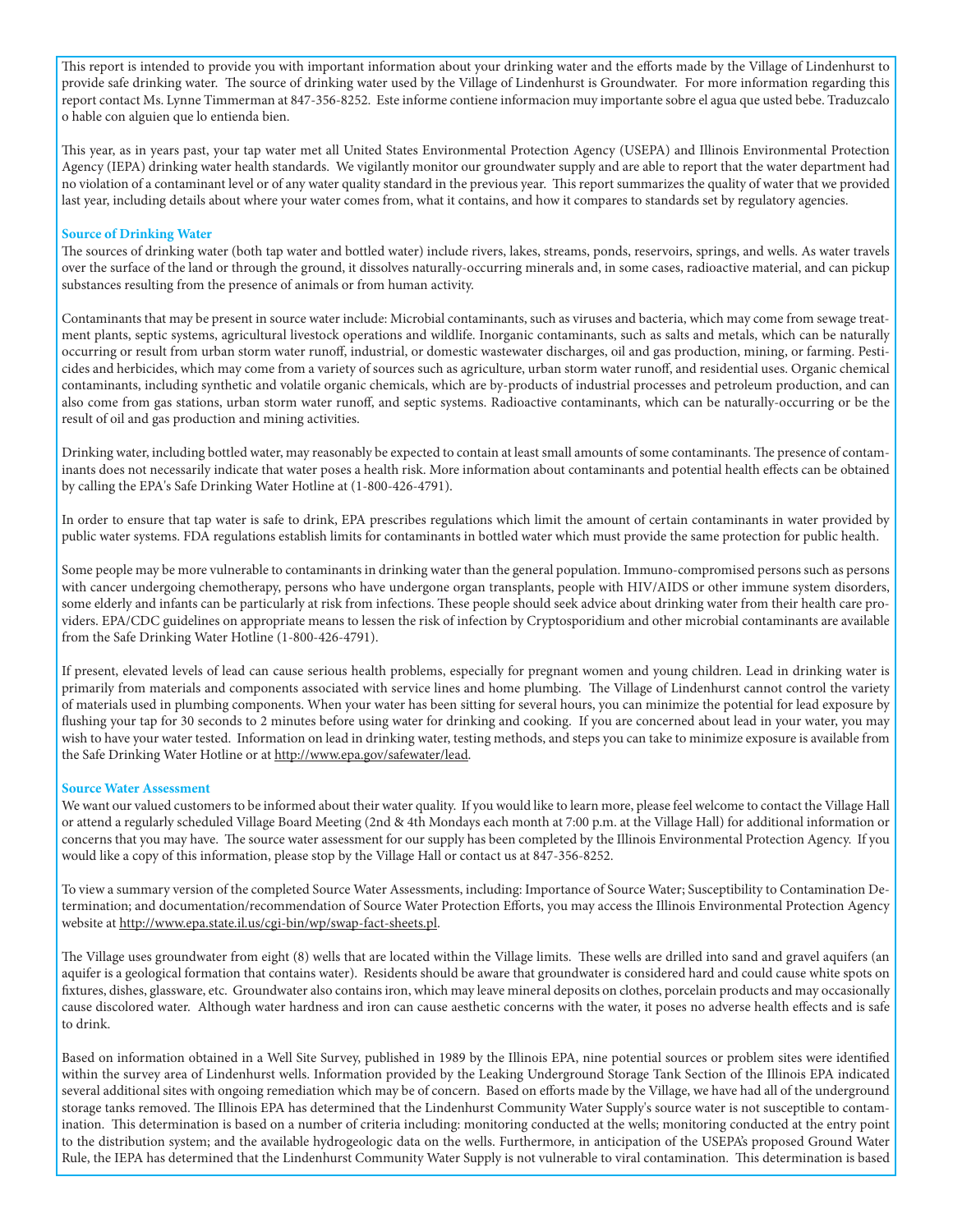upon the completed evaluation of the following criteria during the Vulnerability Waiver Process: the community's wells are properly constructed with sound integrity and proper site conditions; a hydrogeologic barrier exists which prevents pathogen movement; all potential routes and sanitary defects have been mitigated such that the source water is adequately protected; monitoring data did not indicate a history of disease outbreak; and the sanitary survey of the water supply did not indicate a viral contamination threat. Because the community's wells are constructed in a confined aquifer, which should prevent the movement of pathogens into the wells, well hydraulics were not considered to be a significant factor in the susceptibility determination. Hence, well hydraulics were not evaluated for this groundwater supply.

#### **Lead and Copper**

Definitions: Action Level (AL): The concentration of a contaminant which, if exceeded, triggers treatment or other requirements which a water system must follow. Action Level Goal (ALG): The level of a contaminant in drinking water below which there is no known or expected risk to health. ALG's allow for a margin of safety.

| Lead and Cop-<br>per | Date<br>Sampled | <b>MCLG</b> | <b>Action Level</b><br>(AL) | 90th<br>Percentile | # Sites Over AL | <b>Units</b> | <b>Violation</b> | <b>Likely Source of Contam-</b><br>ination                                                                          |
|----------------------|-----------------|-------------|-----------------------------|--------------------|-----------------|--------------|------------------|---------------------------------------------------------------------------------------------------------------------|
| Copper               | 09/10/2014      | 1.3         | 1.3                         | 0.599              |                 | ppm          | N                | Erosion of natural<br>deposits; Leaching from<br>wood preservatives;<br>Corrosion of household<br>plumbing systems. |

#### **Water Quality Test Results**

Due to favorable monitoring history, aquifer characteristics, and inventory of potential sources of contamination, our water supply was issued a vulnerability waiver renewal. No monitoring for VOC's, SOC's and cyanide is required between January 1, 2014, to December 31, 2016.

Definitions: The following tables contain scientific terms and measures, some which may require explanation. A Level 1 Assessment is a study of the water system to identify potential problems and determine (if possible) why total coliform bacteria have been found in our water system. A Level 2 Assessment is a very detailed study of the water system to identify potential problems and determine (if possible) why an E. coli MCL violation has occurred and/or why total coliform bacteria have been found in our water system on multiple occasions. Maximum Contaminant Level Goal (MCLG): The level of a contaminant in drinking water below which there is no known or expected risk to health. MCLG's allow for a margin of safety. Maximum Contaminant Level (MCL): The highest level of a contaminant that is allowed in drinking water. MCL's are set as close to the MCLG as feasible using the best available treatment technology. Maximum Residual Disinfectant Level Goal (MRDLG): The level of a drinking water disinfectant below which there is no known or expected risk to health. MRDLG's do not reflect the benefits of the use of disinfectants to control microbial contaminants. Maximum Residual Disinfectant Level (MRDL): The highest level of disinfectant allowed in drinking water. There is convincing evidence that addition of a disinfectant is necessary for control of microbial contaminants. ppb: micrograms per liter or parts per billion - or one ounce in 7,350,000 gallons of water. ppm: milligrams per liter or parts per million - or one ounce in 7,350 gallons of water. NA: not applicable. Avg: Regulatory compliance with some MCLs are based on running annual average of monthly samples.

Some contaminants are sampled less frequently than once a year; as a result, not all contaminants were sampled for during the CCR calendar year. If any of these contaminants were detected the last time they were sampled for, they are included in the table along with the date that the detection occurred.

| 2016 Regulated Contaminants                |                               |                                         |                                       |                          |                |              |                |                                                                                                                                       |  |  |
|--------------------------------------------|-------------------------------|-----------------------------------------|---------------------------------------|--------------------------|----------------|--------------|----------------|---------------------------------------------------------------------------------------------------------------------------------------|--|--|
|                                            | Collection<br>Date            | <b>Highest Level</b><br><b>Detected</b> | Range of<br>Levels<br><b>Detected</b> | <b>MCLG</b>              | <b>MCL</b>     | <b>Units</b> | Viola-<br>tion | <b>Likely Source of Contamination</b>                                                                                                 |  |  |
| Disinfectants and Disinfection By-Products |                               |                                         |                                       |                          |                |              |                |                                                                                                                                       |  |  |
| Chlorine                                   | 12/31/16                      | 0.9                                     | $0.7 - 1$                             | $MRDI.G = 4$             | $MRDL = 4$     | ppm          | $\mathbf N$    | Water additive used to control<br>microbes.                                                                                           |  |  |
| Haloacetic<br>Acids (HAA5)                 | 2016                          | 7                                       | $5.6 - 6.8$                           | No goal for<br>the total | 60             | ppb          | N              | By-product of drinking water disin-<br>fection.                                                                                       |  |  |
| Total Triha-<br>lomethanes<br>(TTHM)       | 2016                          | 31                                      | $29.7 - 31.4$                         | No goal for<br>the total | 80             | ppb          | $\overline{N}$ | By-product of drinking water disin-<br>fection.                                                                                       |  |  |
|                                            | <b>Inorganic Contaminants</b> |                                         |                                       |                          |                |              |                |                                                                                                                                       |  |  |
| Arsenic                                    | 7/22/2015                     | 1.3                                     | $0 - 1.3$                             | $\mathbf{0}$             | 10             | ppb          | N              | Erosion of natural deposits; Runoff<br>from orchards; Runoff from glass and<br>electronics production wastes.                         |  |  |
| Barium                                     | 7/22/2015                     | 0.07                                    | $0.038 - 0.07$                        | $\overline{2}$           | $\overline{2}$ | ppm          | $\overline{N}$ | Discharge of drilling wastes; Dis-<br>charge from metal refineries; Erosion<br>of natural deposits.                                   |  |  |
| Fluoride                                   | 7/22/2015                     | 1                                       | $0.922 - 1$                           | $\overline{4}$           | 4.0            | ppm          | N              | Erosion of natural deposits; Water<br>additive which promotes strong teeth;<br>Discharge from fertilizer and alumi-<br>num factories. |  |  |